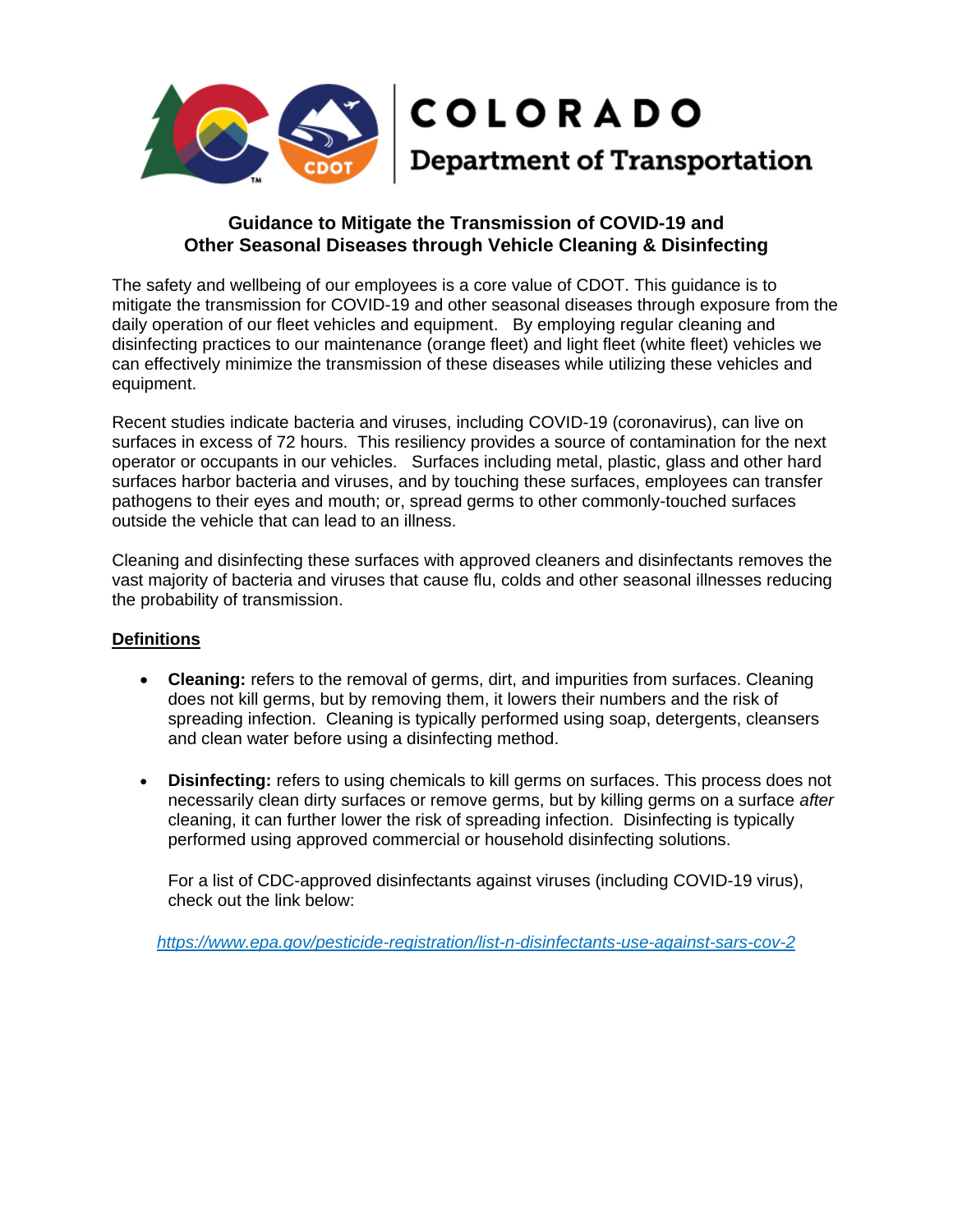#### Guidance for Maintenance Vehicles and Equipment

All maintenance employees operating maintenance vehicles and equipment must:

1. Clean commonly touched surfaces that are heavily soiled or dirty before and after operation and before disinfecting; wearing chemical gloves (i.e. nitrile gloves) is highly recommended.

#### **Note: Wearing gloves will not stop transmission if you touch a potentially contaminated surface and then touch your face or other surface with the gloves on.**

- 2. Follow cleaning activities with an approved disinfectant; wearing chemical gloves (i.e., nitrile gloves) is highly recommended.
- 3. All commonly touched surfaces used to access and control the vehicle should be cleaned and disinfected; common surfaces include but are not limited to:



Door handles and grab bars



Interior door handle and surrounding surface



All other devices used during your shift



Steering wheel and radio microphone



Instrument panel, gear shift and control knobs and devices



Wash hands after cleaning for a minimum of 20 seconds

4. Repeat cleaning and disinfecting practices at end of shift or vehicle exchange.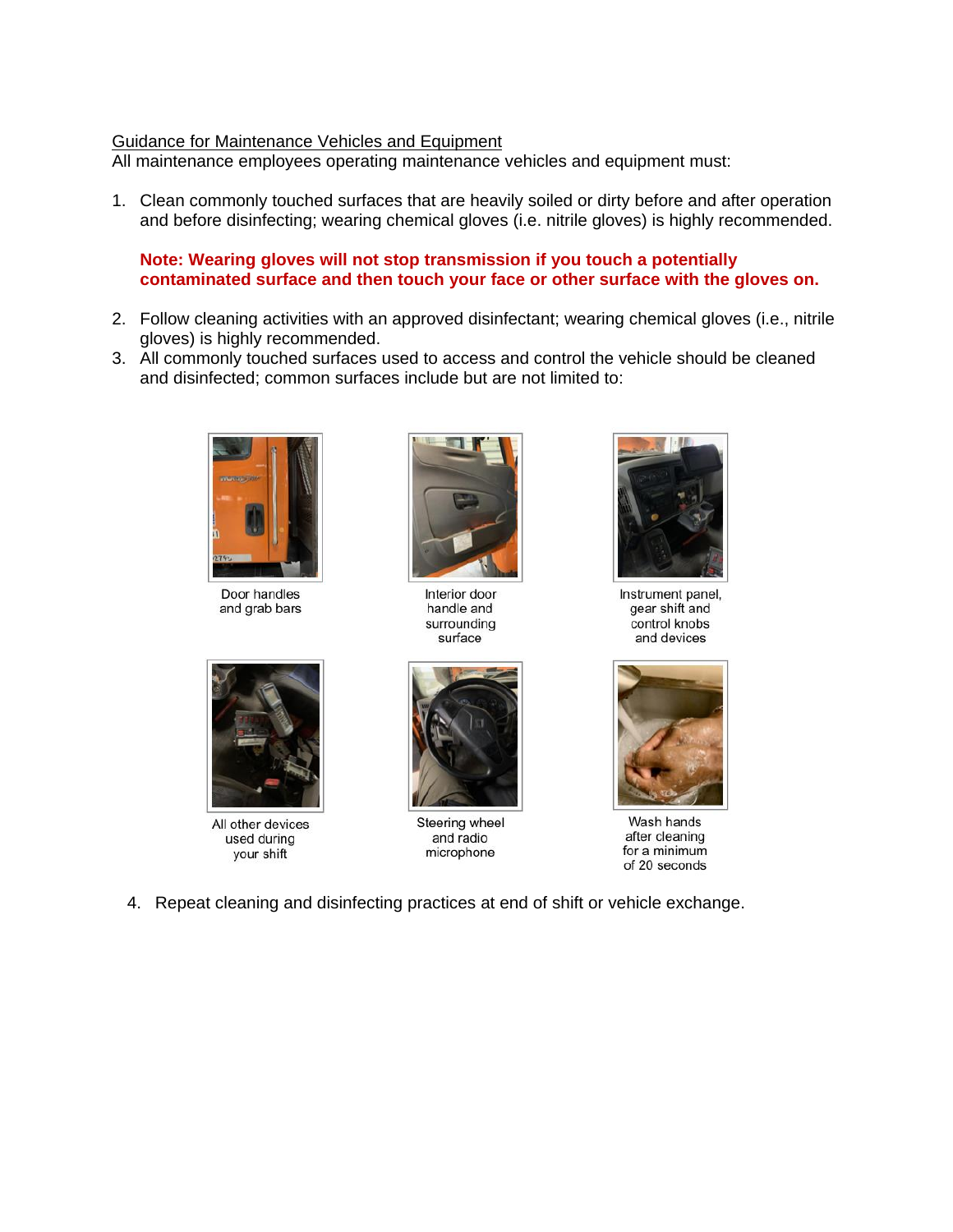## Guidance for Light Fleet Vehicles (Pool Vehicles):

All employees operating light fleet (white fleet/pool) vehicles must:

1. Clean commonly touched surfaces that are heavily soiled or dirty before and after operation and before disinfecting; wearing chemical gloves (i.e. nitrile gloves) is highly recommended.

**Note: Wearing gloves will not stop transmission if you touch a potentially contaminated surface and then touch your face or other surface with the gloves on.**

- 2. Follow cleaning activities with an approved disinfectant; wearing chemical gloves (i.e., nitrile gloves) is highly recommended.
- 3. All commonly touched surfaces used to access and control the vehicle should be cleaned and disinfected; common surfaces will include but are not limited to:



Door handles



Interior door handle and surrounding surface



Instrument panel, gear shift and control knobs and devices



All other devices used during your shift



Steering wheel and center console



Wash hands after cleaning for a minimum of 20 seconds

4. Repeat cleaning and disinfecting practices upon returning to your work location or checking the vehicle back to the vehicle pool.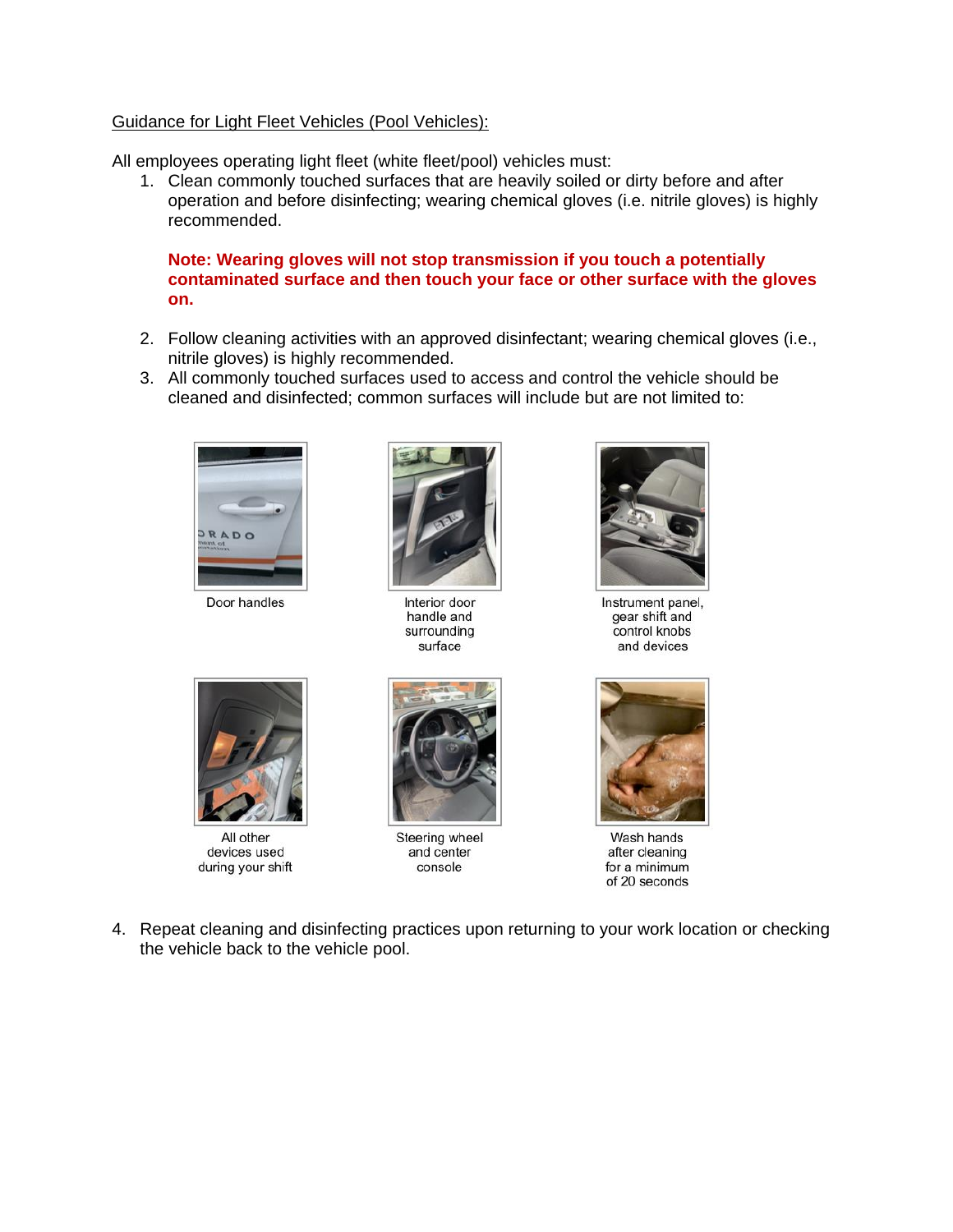## Guidance for Minimizing Multiple Employee Use of the Same Vehicle

To the extent feasible, employees should minimize sharing the use of any one single vehicle and plan their work in such a way to achieve this goal. When sharing is necessary (snow shifts, etc.), supervisors should attempt to assign smaller groups (1-3 employees) to use one shared vehicle and coordinate the cleaning process so there is no overlap in shift changes and employees can maintain social distancing to the greatest extent possible.

#### Guidance on Overnight Stays in Hotel Rooms

To the extent feasible, employees should minimize situations that require an overnight stay in a hotel. This is necessary to ensure we are consistent with the statewide prohibition on in state travel during this emergency declaration by the Governor's office. If there is a critical need and an overnight stay is necessary to fulfill a safety-sensitive task, please work with your supervisor up through your Appointing Authority to get approval to initiate the overnight stay in a hotel. If employees are requested to perform a snow plow shift or other critical task that is not part of their normal route or routine, they should follow this guidance and seek approval before initiating an overnight stay in a hotel.

# **Appendix I**

## **Availability of Approved Disinfectants**

Due to high demand of commercially available disinfecting solutions many of the State's vendors and local sources may have limited supplies to complement the procedures outlined in this guideline. As a replacement for commercially available disinfectants, diluted household bleach solutions and alcohol solutions with at least 70% ethyl or isopropyl alcohol may be used to meet the intent of this guideline. As a last resort, when disinfecting methods are unavailable, employees shall use gloves (chemical gloves recommended) if it is practical and does not hamper the safe operation of the vehicle's controls.

**Note: Never use alcohol near ignition sources including pilot lights, running motors and welding/cutting torches; and, never smoke while using alcohol.**

**Note: Never mix bleach with ammonia or any other cleanser. Use one or the other. Use either an alcohol solution or use a bleach solution but never mix the two together.** 

## **A. Bleach Solution**

Diluted household bleach solutions can be used if appropriate for the surface. Follow manufacturer's instructions for application and proper ventilation. Check to ensure the product is not past its expiration date. After using bleach, ensure the vehicle cabin is well ventilated before using the vehicle again.

- Prepare a bleach solution by mixing:
	- $\circ$  For buckets: 5 tablespoons (1/3<sup>rd</sup> cup) bleach per gallon of water.
	- o For spray bottles: 4 teaspoons bleach per quart of water.